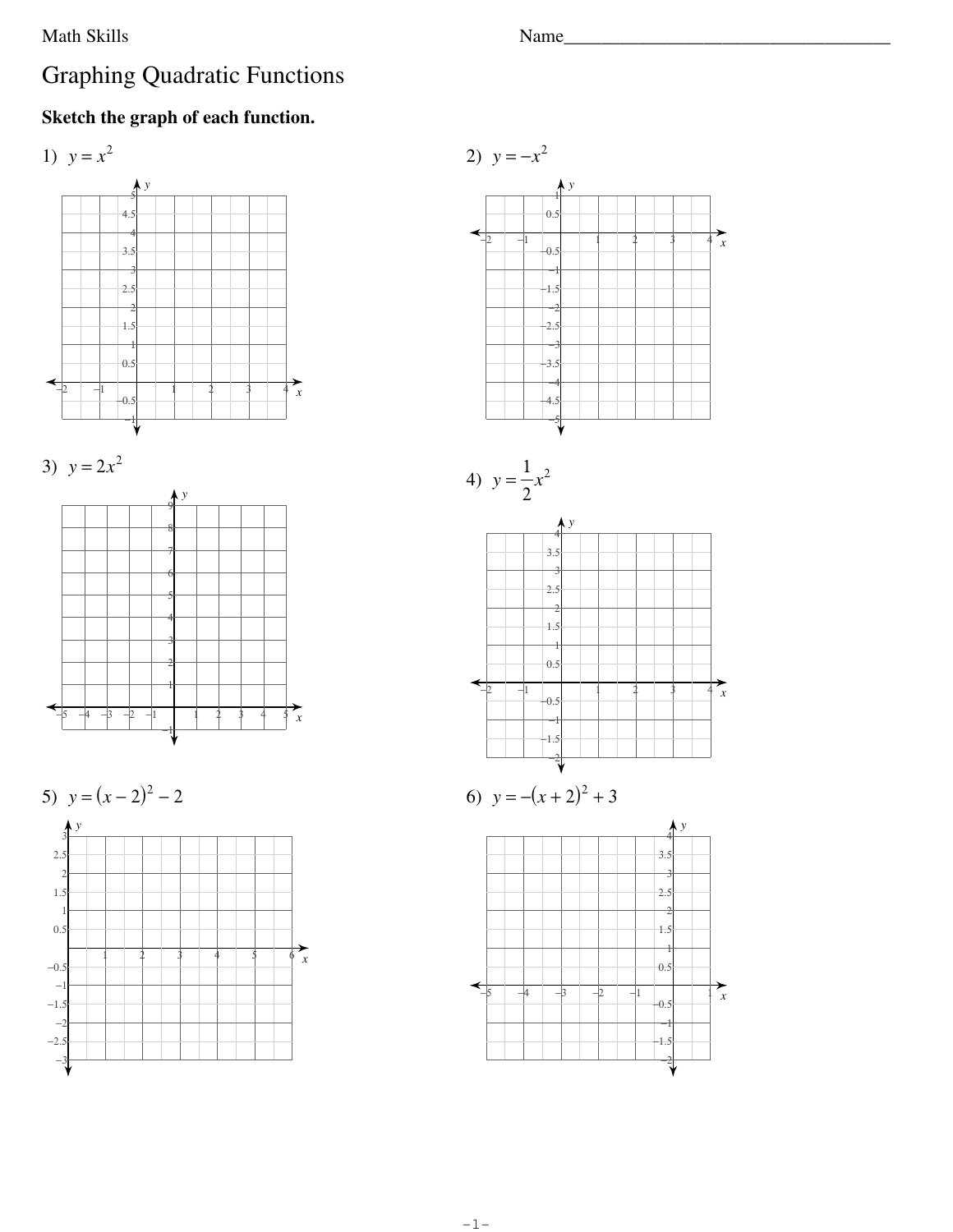





$$
12) \ \ y = x^2 + 4x
$$